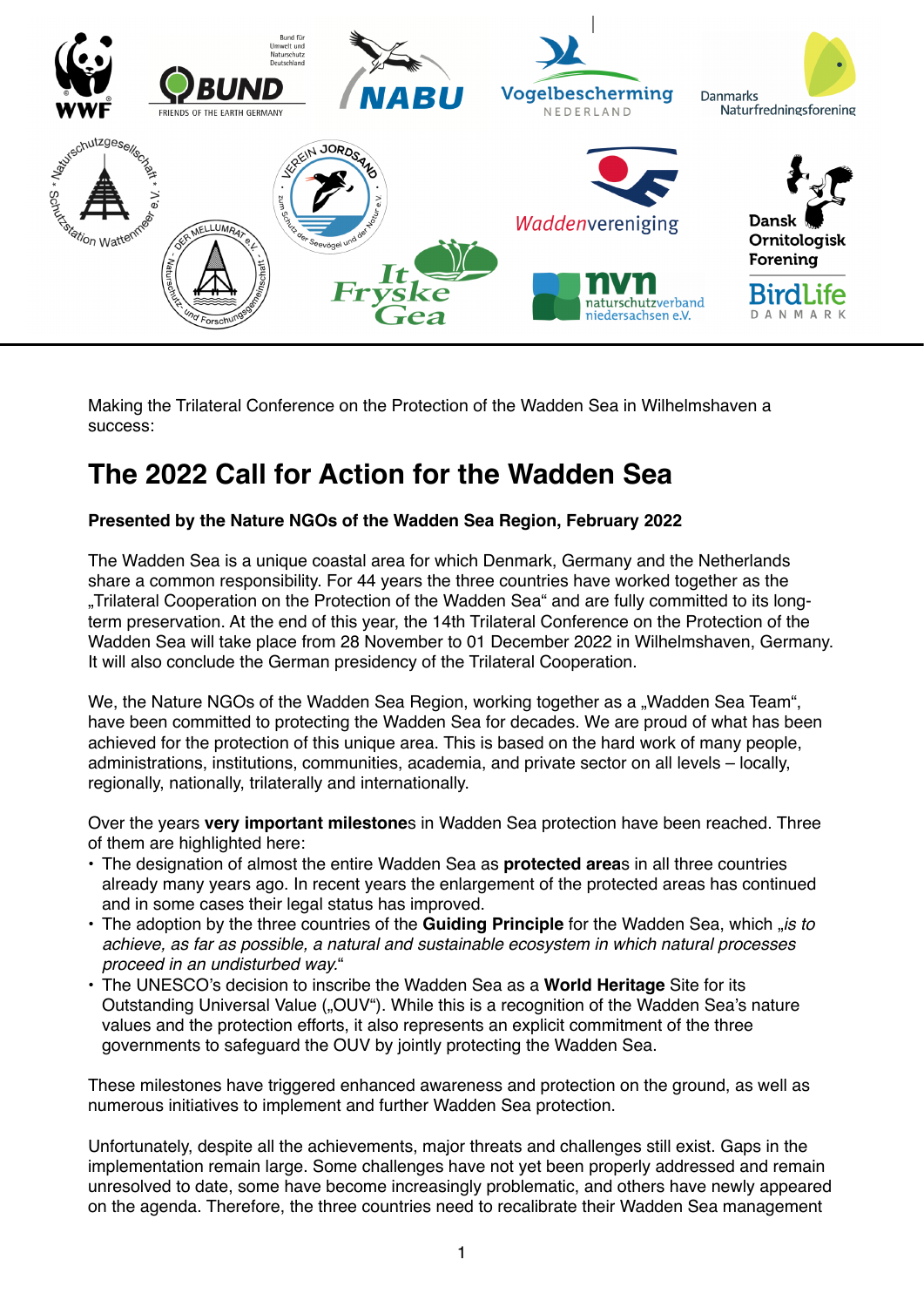and focus on measures for effective protection and continued implementation. In our view, the governments must adopt ambitious decisions for the future of the Wadden Sea at the forthcoming trilateral conference in order to meet the rapidly growing demands for nature conservation and sustainability in Europe and worldwide. The World Heritage status mandates dedicated action to protect the area for the world community. We also appeal to the regional and local public bodies, all those who live in the region as well as all other stakeholders to support the ambitious protection and conservation measures proposed in this "Call for Action".

These decisions must target the most urgent problems with high ambition (see 1). They must also safeguard the continuation of those fields of work which already run rather successfully (see 2). Besides this, structural and governance decisions are required, allowing the Trilateral Cooperation and its partners to better fulfil their tasks (see 3). In the following, we structure our Call for Action along these lines.

We would like to remind governments of those commitments made at past trilateral ministerial conferences, such as the goal to achieve climate neutrality by 2030 (Sylt Declaration in 2010). Every effort must be made to honour these commitments and time schedules, where the identified challenges persist.

# **1 Tackling the most urgent deficiencies with high ambition**

To achieve urgently needed progress in the protection of the Wadden Sea we suggest focusing on the following issues at the conference:

### **1.1 Protect and connect nature in and under water**

Despite the legal protection status of the Wadden Sea and the long-standing knowledge that **notake zones** are the primary most effective measure to restore our seas, fishing remains intense across most of the trilateral Wadden Sea. The designation of no-take zones is needed at a large scale where this has not yet been done, particularly in light of the EU's 10% strict protection target of the EU's 2030 Biodiversity Strategy, and the contribution of this measure towards it. The EU target is referring to the entire land and sea area, and must therefore to be translated into a high proportion of the Wadden Sea becoming strictly protected.

Today, almost all fisheries in the Wadden Sea are **MSC-certified**. Unfortunately, carrying this ecolabel does not mean that these fisheries comply with the overall conservation goals for the Wadden Sea. For example, high bycatch rates and trawling with bottom contacting gear are common in the vulnerable and protected Wadden Sea. This highlights the flaws in current legislation and its implementation, such as missing impact assessments for fisheries in some countries. The current MSC certification standards are not comprehensive enough to ensure that fishing is sustainable in protected areas or even in a World Heritage site. To maintain and improve natural habitats, and therewith to allow for recovery of the biodiversity, human activities in the area need to be further reduced. The Wadden Sea's Guiding Principle mandates nature to develop as undisturbed as possible and therefore many of the tidal basins must be closed to fisheries.

While the implementation of large no-take-zones might effectively serve as a passive **restoration** of lost nature values, there might be cases where a "hands-off" approach to protection would not be sufficient to restore former habitats and species biodiversity. When natural processes alone cannot reverse the impacts of human action in the medium-term, active restoration measures should be considered to restore former natural processes, habitats, and threatened or lost species.

To support the Wadden Sea "Swimway" for fish it is of particular importance to modify or manage obstacles in rivers in such a way that fish can migrate easily between the Wadden Sea and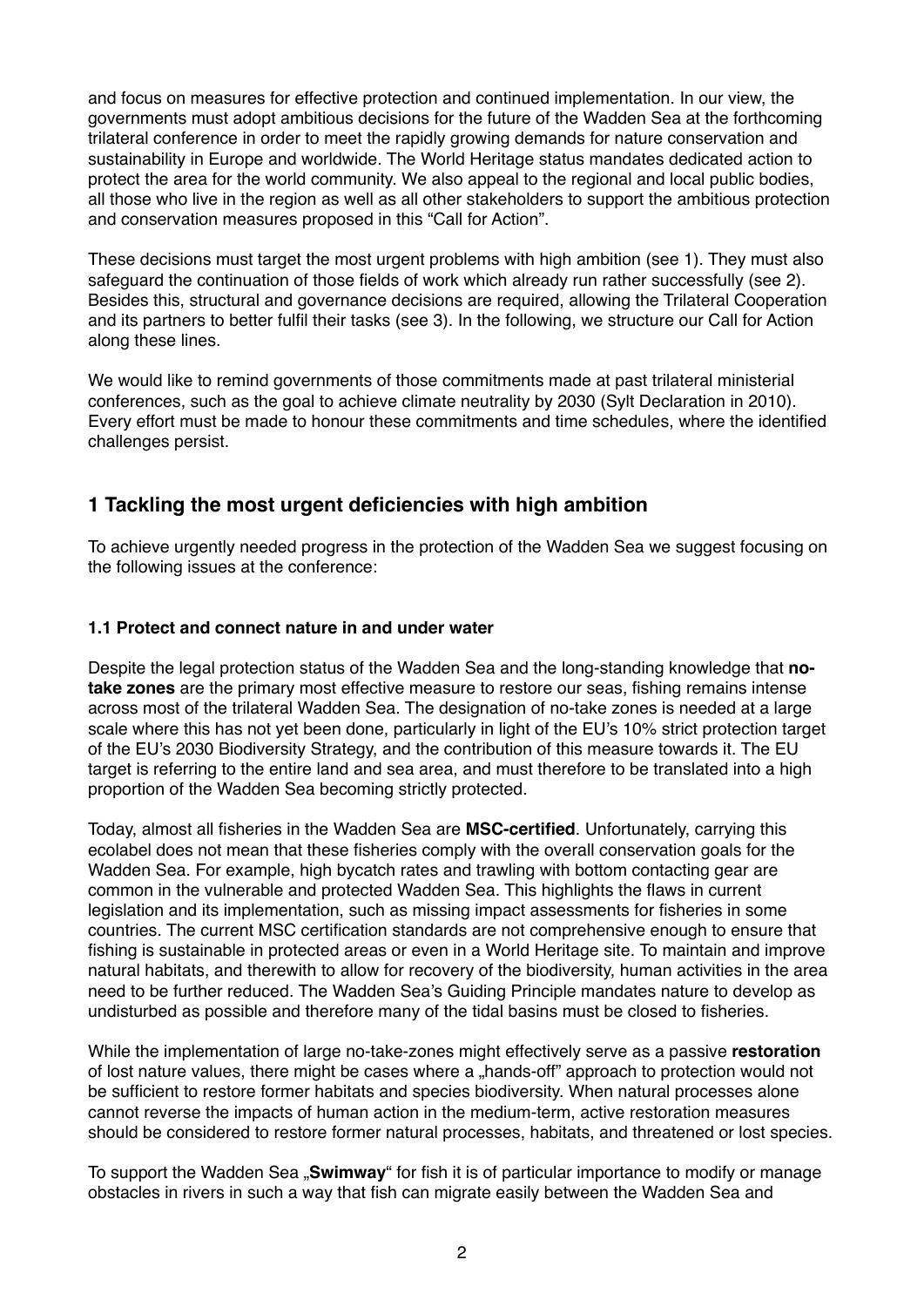upstream habitats. The estuaries in the Wadden Sea Region must be restored as intact and healthy ecosystems, also to avoid negative impacts on the entire Wadden Sea. Attention needs to be paid to making sediment management fish-friendly in such a way that all fish can undergo their entire life cycle. Better understanding of the function of the Wadden Sea as a habitat for fish is needed.

Another major impact on the underwater life of the Wadden Sea is the **dredging and dumping of sediment**, particularly in the area from Holwerd to Elbe and also regarding the access channels to the islands. It is crucial to reduce dredging and dumping considerably across the entire system. Where it is unavoidable, it may only be allowed with the lowest possible impact and may not negatively impact the adaptation to climate change. Closer dialogue and planning between those involved in sediment management in the estuaries and those responsible for coastal protection is critical.

Old **military munitions**, including chemical weapons, dumped on the seabed in the southern North Sea after World War I and World War II continue to be a major concern. A program to remove these munitions without damaging sensitive species must be developed and implemented without delay particularly in Germany. Priorities for action and the areas in which to begin must be identified.

### **1.2 Make energy production sustainable and environmentally sound**

**Oil and gas production** still occurs locally in the Wadden Sea. This endangers nature and undermines climate protection efforts in the Wadden Sea and beyond. How should climate neutrality be achieved in our countries when we allow fossil energy production within valuable protected areas such as the Wadden Sea? So, in the light of climate neutrality an important message of the conference should be: "*End all fossil fuel exploration and production in the Wadden Sea by 2030 at the latest.*"

At the same time, the Wadden Sea Region with the land and sea areas adjacent to the Wadden Sea is important for **renewable energy production** in order to achieve climate neutrality. While the existing ban for wind farms within the protected Wadden Sea, on the islands and within the adjacent marine protected areas is vital, we do support the use of wind energy in the wider areas of land and sea in locations where they cause the least damage to nature and landscape and as long as the ecological carrying capacity is not exceeded. It must also be ensured that the outstanding global value of the Wadden Sea for international flyways and swimways is not put at risk. Across the trilateral Wadden Sea and the wider North Sea system solid transboundary planning of cumulative ecological impact is a critical requirement for the expansion of offshore wind, given that the North Sea is one of the most industrialised ocean basins globally. Emphasis needs to be placed on achieving Good Environmental Status. Overall, the ecological impact during the energy production and at installation needs to be kept to a minimum, using best available environmental practices and following the mitigation hierarchy principles. However, we should also be inspired by the many positive examples across the Wadden Sea Region for good environmental practice with regards to renewables.

We see the necessity of a limited number of **grid connections** across the Wadden Sea related in particular to offshore wind production. However, given the high impact of these large-scale constructions on the Wadden Sea wilderness, such cables must be bundled and have the highest possible capacity and longevity in order to reduce their number and thus their overall impact. This requires a close coordination across the North Sea countries and new technical developments. Further, cable lines must avoid the most sensitive areas and disturbance must be minimised during construction and operation. The repeated wash-out, reburial of cables or fixing of cables with stones from outside the area must be avoided.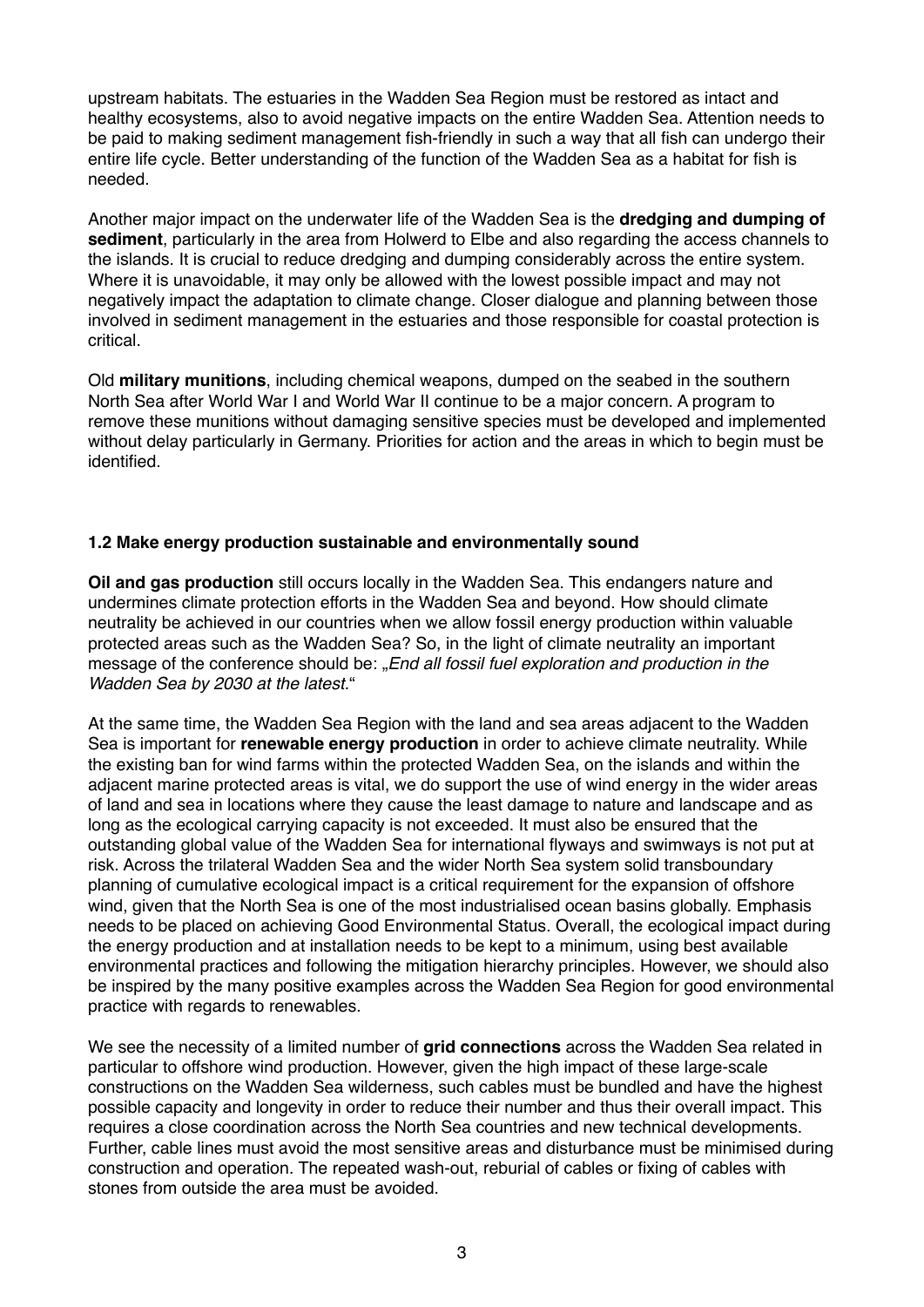It is important to recognise that the Wadden Sea may act as a relevant **carbon sink**, a function which should be assisted by a proper protection of saltmarshes, seagrass beds, reefs as well as by a sea bottom left as undisturbed as possible.

### **1.3 Shipping and ports to improve the ecological and climate footprint**

Shipping and all the related aspects – ports, access channels, boats, ferries and large ships – undoubtedly have a **major environmental impact** on the Wadden Sea. This includes the destruction of habitats, harmful emissions and associated health and climate impacts, disturbance of birds, underwater noise as well as heavy pollution risks caused by ship accidents. The recent cases of the bulk carrier "Glory Amsterdam" in 2017, the container vessel "MSC ZOE" in 2019 and the "Mumbai Maersk" in 2022 have dramatically shown that precautionary measures against ship accidents must be improved. Safety measures including piloting and speed restrictions must adjust to ever longer, wider and taller ships. Clearly shipping practices within or impacting a marine World Heritage site should be held to much higher standards than the minimum set by the International Maritime Organization (IMO). While voluntary certification schemes (e.g. Blue Angel) and certain subsidies have helped, it is evident that regulation is required to reach climate neutrality by 2030 and reduce the ecological impact of ports and the shipping sector.

A concrete example of how regulation should be improved is to fill the designation of the Wadden Sea as a **"Particularly Sensitive Sea Area**" (PSSA; established in 2003) with life. While this overall decision was certainly progressive, no "Associated Protective Measures" (APMs) were linked to this PSSA, which deprives the designation of its desired impact. We therefore recommend that a list of specific APMs e.g. concerning management, traffic lanes for particularly hazardous cargo, emergency reaction, safety on board and pilotage are urgently developed, discussed and adopted at the IMO level.

A fundamental problem is the inadequate protection of **sensitive estuarine habitats**, in particular in the southern Wadden Sea. The main threat is extensive dredging to achieve extreme depths multiple times that of the natural depths of the Ems, Weser and Elbe in order for ever larger ships to pass. It is critical for both the nature protection and sustainable development stakeholders of the coastal regions to work together and agree about a water depth-dependent division of labor among the major ports. Under such a system vessels with particularly large draught remain at North Sea deep-water ports and only smaller vessels enter the estuaries, not least to improve the ecological management and tidal surge of these.

In our view, the long-standing problems, challenges and stagnancy in making shipping and ports activities environmentally friendly and climate neutral should be approached through a **trilateral dialogue process** aiming at building trust and confidence. This has not been achieved yet, though there are positive local examples. Therefore, we propose to the Wadden Sea conference to make this dialogue a core activity of the Partnership Hub, which should substantially support the recently started dialogue processes with the shipping and port sector by the Wadden Sea Team and the Wadden Sea Forum.

Such a new **dialogue** should seek solutions by agreeing on ways towards making shipping and ports greener: for example, by reducing the footprint on Wadden Sea habitats (dredging and other), transforming the boat- and ferry traffic towards only fossil-free electric drives (given the rather short distances in the Wadden Sea, their energy efficiency is much better compared to hydrogen and all other alternative fuels), regulating the traffic in a way that nature disturbance is minimised, and improving shipping safety through associated protective measures for the PSSA.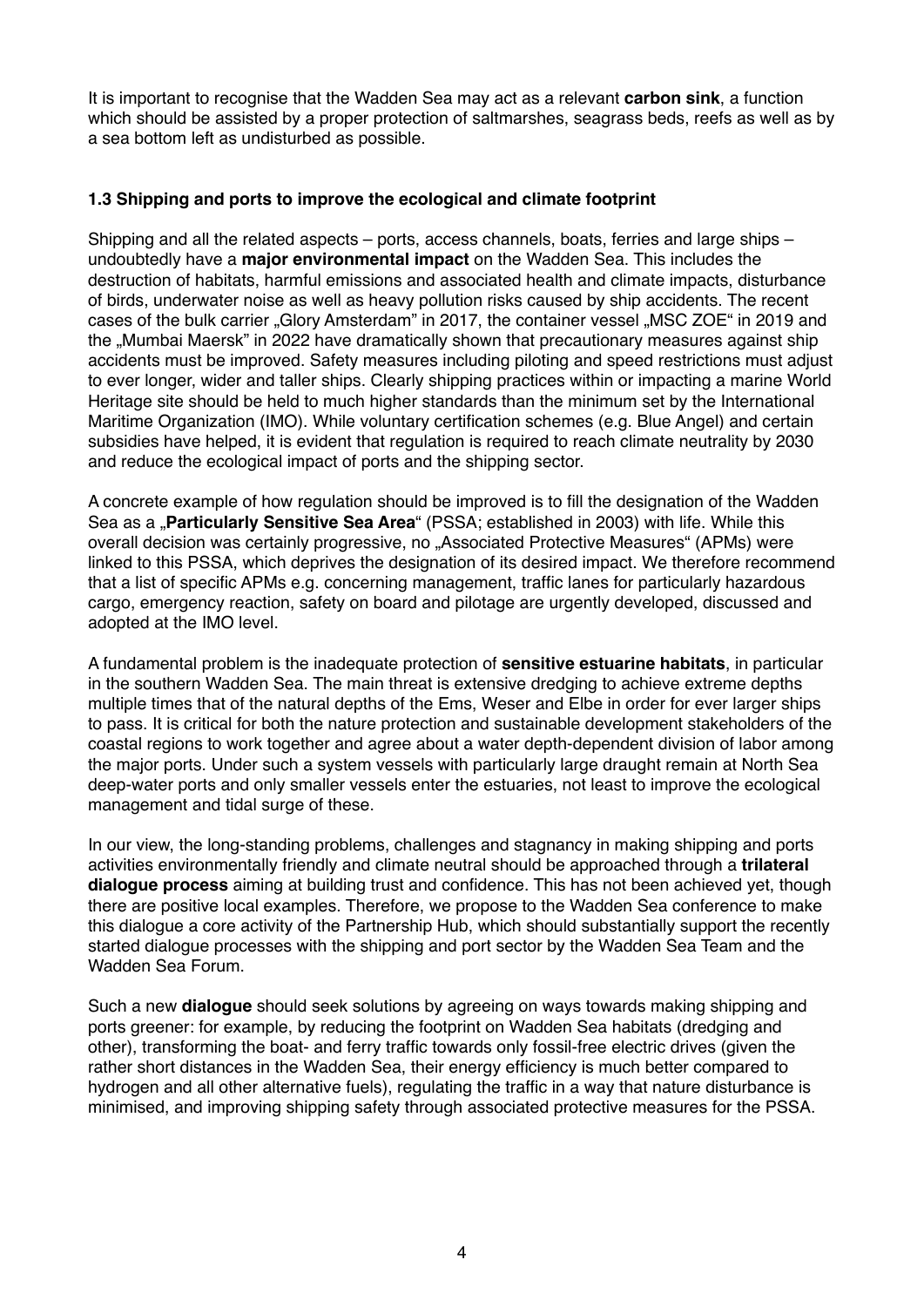# **2 Safeguard and support successful work areas**

**Put climate adaptation into action:** A strong increase in temperature and in sea level rise are resulting from climate change and will have major impacts on the Wadden See. While global climate protection is obviously by far the most important way to tackle these impacts, we should place stronger emphasis on resilience of the ecosystem (e.g. by reducing the human footprint) and thereby support adaptation. Measures to compensate for the increase in sea level rise need to be studied, piloted and implemented in line with the "*Trilateral Climate Change Adaptation Strategy*" from 2014. In light of the ever increasing speed of climate change, it is vital to make ecologically sound climate adaptation and restoration in the Wadden Sea a top priority. We advise an update of the 2014 strategy after 10 years, based on best available knowledge and lessons learnt from pilot projects, and also considering the influence of reducing other pressures. It is of particular importance, that coastal protection and nature protection work hand-in-hand and create win-winsituations. Given the potential of saltmarshes to sequester carbon, even the potential for win-winwin situations is high. The mutual sharing of more concrete regional strategies and first local pilot projects should be continued and deepened. We call for more ambition in stimulating practical "on the ground" adaptation measures and policy dialogue in the Wadden Sea states. In general, the philosophy and experience with "nature-based solutions" must guide the work on coastal protection to the utmost extent possible.

**Continue to make tourism sustainable**: The strategy on "*Sustainable Tourism in the Wadden Sea World Heritage Destination*" was agreed on by the ministers and signed by the relevant stakeholders in 2014. It must be implemented with greater ambition into daily practice and with more respect for nature protection, especially when it comes to new activities with potentially high impact. We advise to prepare an update of the strategy after 10 years to consider topics such as the reduction of light pollution, and limits to the growth of tourism in the Wadden Sea Region. Where thresholds are reached and before the harm becomes too severe, capacities should not be expanded any further. To achieve this, also tools which help local destinations to make sustainable decisions should be supported.

**Protect birds locally and along their Flyway**: We support the further development of the "Wadden Sea Flyway Initiative", which is designed to protect the Wadden Sea birds along their entire flyway. There must be a good cooperation with partners from the South where most of the Wadden Sea birds overwinter, as well as with partners from the Arctic where most of them breed. Monitoring of migratory birds along the entire flyway, and the development of capacities to protect key sites used by them in other countries along the flyway, should be maintained and, whenever possible, reinforced.

Equally, the understanding of drivers of population dynamics and consequently the protection of birds and their habitats in the Wadden Sea itself and in adjacent areas of the mainland need to be improved as – for many of them – numbers are declining. For the breeding birds, the artificial invasion of land predators on the islands as well as the loss of natural dynamics in formerly sandy habitats must be avoided and reversed. The local and regional implementation of the trilateral "Breeding Bird Action Plan" should be improved. Where bird hunting within the protected areas of the Wadden Sea still occurs this must be stopped. A number of roosting areas without bird hunting is also important in the mainland polders and along the river valleys. Agricultural practice in polder areas must better comply with nature protection.

**Protect marine mammals**: The successful protection of Harbour Seals and Grey Seals should be continued. To keep the populations wild, efforts in the Netherlands and Germany to limit the extent of human care for these animals must be continued. There is a concern whether the status of harbour porpoises in the Wadden Sea and adjacent North Sea is as good as it should be, requiring precautionary action such as the reduction of underwater noise. It is evident that dredging and poor sediment management have triggered local fish collapses in several estuaries, which have resulted in an additional loss of suitable habitat for harbour porpoises that feed on these.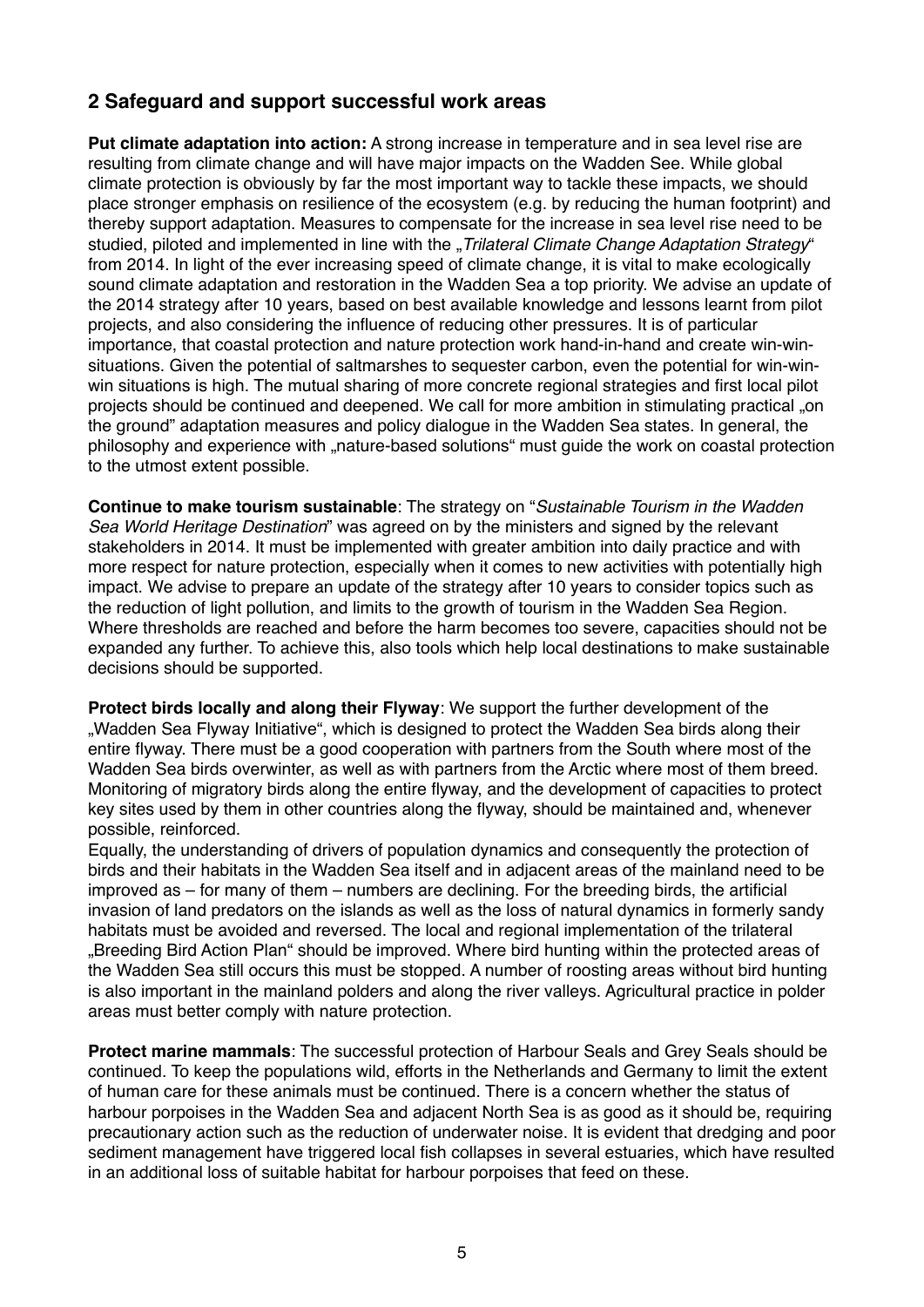**Reduce the growing impact of alien species:** The continuous introduction of alien species, and in particular invasive alien species, is a major risk for the natural biodiversity of the Wadden Sea. There must be a clear preference for precautionary measures to minimise risks. However, there should also be measures to eradicate invasive alien species. This may be most promising in the early phase of establishment. On land, particularly on islands, measures to eradicate alien species in a later stage could also be successful. Eradication measures should be tested in pilot cases for alien species, which threaten protected species, severely alter habitat structures or which impede natural processes.

# **3 Structural decisions to strengthen the trilateral work for the Wadden Sea**

Adopt an ambitious SIMP: There is a "Single Integrated Management Plan" (SIMP) for the Wadden Sea under preparation, to be agreed at the Wadden Sea conference. We support the SIMP and share the view that it is necessary to summarise the many decisions and strategies in order for these to become integrated and clearly understood by the general public. It is vital that the ambition of the SIMP chapters on the key topics (Fisheries / Tourism / Shipping & Ports / Renewable Energy & Energy from Oil and Gas / Coastal Flood Defence & Protection) remains high and that success can be effectively measured.

**Build and strengthen partnerships:** As a fundamental basis for a successful protection of the Wadden Sea, the cooperation and partnerships both within the different Wadden Sea regions and across the regional and national borders need to be strengthened. It is crucial to have the support of society at large and to enhance the collaboration with the stakeholders in the region. The already existing networks, such as the National Park partnerships, must be consolidated, and innovative partnerships must be created.

The trilateral "Partnership Hub" has the potential to assist new and existing networks, and must therefore be firmly established in this role. While partners need to be supported and enabled to fulfil complementary functions to the governmental tasks in protection, the Trilateral Wadden Sea Cooperation needs to continue and reinforce its work for the protection of the Wadden Sea and the implementation of the obligations associated with it.

**Establish a Wadden Sea Foundation**: The preparations between the partners to set up a "*Trilateral Wadden Sea World Heritage Foundation*" are almost completed. The foundation should be established now and appropriately supported by the Wadden Sea states. The Foundation should make joint conservation projects happen and support building networks. It should not only enhance visibility of the World Heritage, but ultimately support the protection of the OUV.

**Wadden Sea literacy - support education and outreach**: Successful protection needs public support. The "Wadden Sea Strategy on Education for Sustainable Development and World *Heritage Interpretation*" – agreed on by the ministers in 2018 – sets out a common framework for national and trilateral Wadden Sea information and education activities. The strategy must be further implemented to provide support for the visitor centres, strengthen guided tours, as well as school programs. Regional networks as well as the "*International Wadden Sea School*" as network and service platform for the trilateral Wadden Sea World Heritage interpretation must be supported.

**Integrate and strengthen monitoring:** Joint conservation requires reliable and comparable information about how nature develops and responds. Therefore, the start of the *"Trilateral Monitoring and Assessment Programme"* in 1997 was an important achievement. Today, the program requires a powerful support from the partners, a new Kick Off, adapting or adding monitoring parameters (e.g. benthic life, tourism, climate effects) as well as improving the data handling.